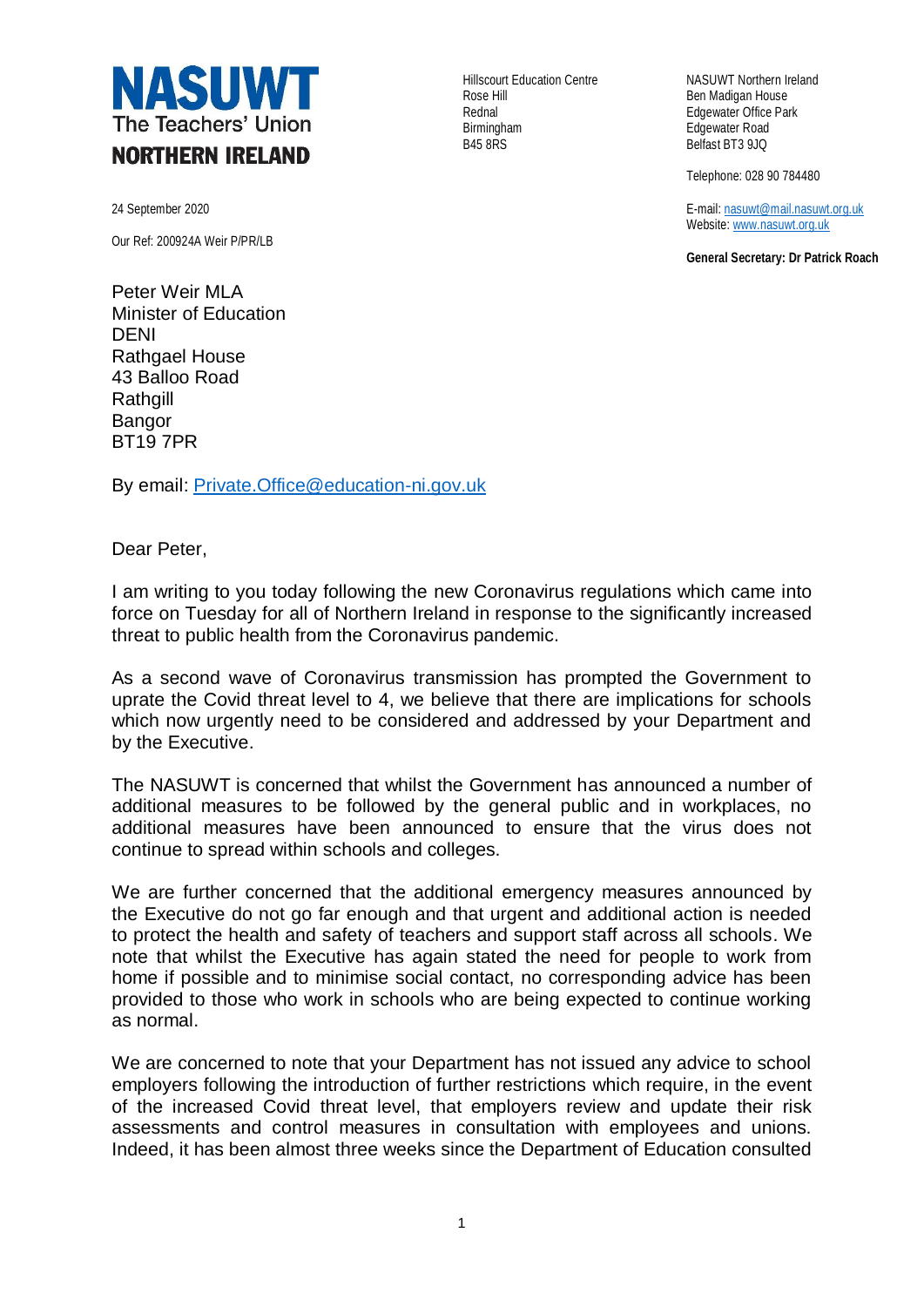with the NASUWT in relation to the Revised School Day (NSD) Guidance yet the guidance has not been issued.

You will know from our previous correspondence that there are significant numbers of teachers who are pregnant or who are clinically extremely vulnerable or who have underlying conditions or who are from higher risk groups (e.g. BAME teachers) who are working in schools and who are already extremely concerned and anxious about their safety at work. Their concerns have been heightened as a result of the increased incidence of Coronavirus transmission, together with the lack of social distancing within schools and the absence of PPE within classrooms. These risks continue to present serious concerns for our members. We, therefore, ask you to confirm what additional measures you intend to implement to minimise the risk of the Coronavirus being transmitted to these groups within the workforce.

I would again ask for your response to a number of urgent matters regarding covidsafe practices in schools and the measures you will be taking to address:

- (i) the lack of additional funding for schools which is leading to schools to make critical decisions (e.g. in respect of cleaning, PPE, etc.) on the basis of cost rather than health and safety considerations;
- (ii) the depletion of staffing numbers in schools which is resulting in serious operational difficulties for schools in maintaining safe working practices at all times;
- (iii) the heightened risks to health for vulnerable teachers (including teachers who are otherwise categorised as clinically extremely vulnerable, pregnant teachers, older teachers, disabled teachers and teachers from particular BAME backgrounds) following your guidance on those who may return to work in schools;
- (iv) the lack of social distancing within schools, the absence of PPE and other effective non-pharmaceutical interventions;
- (v) the failure of the test and trace system to keep up with the demands on it;
- (vi) how your Department will have regard for the practical and logistical challenges within schools to meet the Government's demands for Covid-safe working practice;
- (vii) the need for further guidance and measures to be taken by your Department to ensure that schools adopt and maintain Covid-safe working practices;
- (viii) the need for your Department to implement appropriate measures to ensure compliance across all schools.

I also request clarification from you as to:

a) the data on which the Department is relying with regard to virus transmission and the number of confirmed Covid-19 cases involving pupils and staff in schools since 1 September?